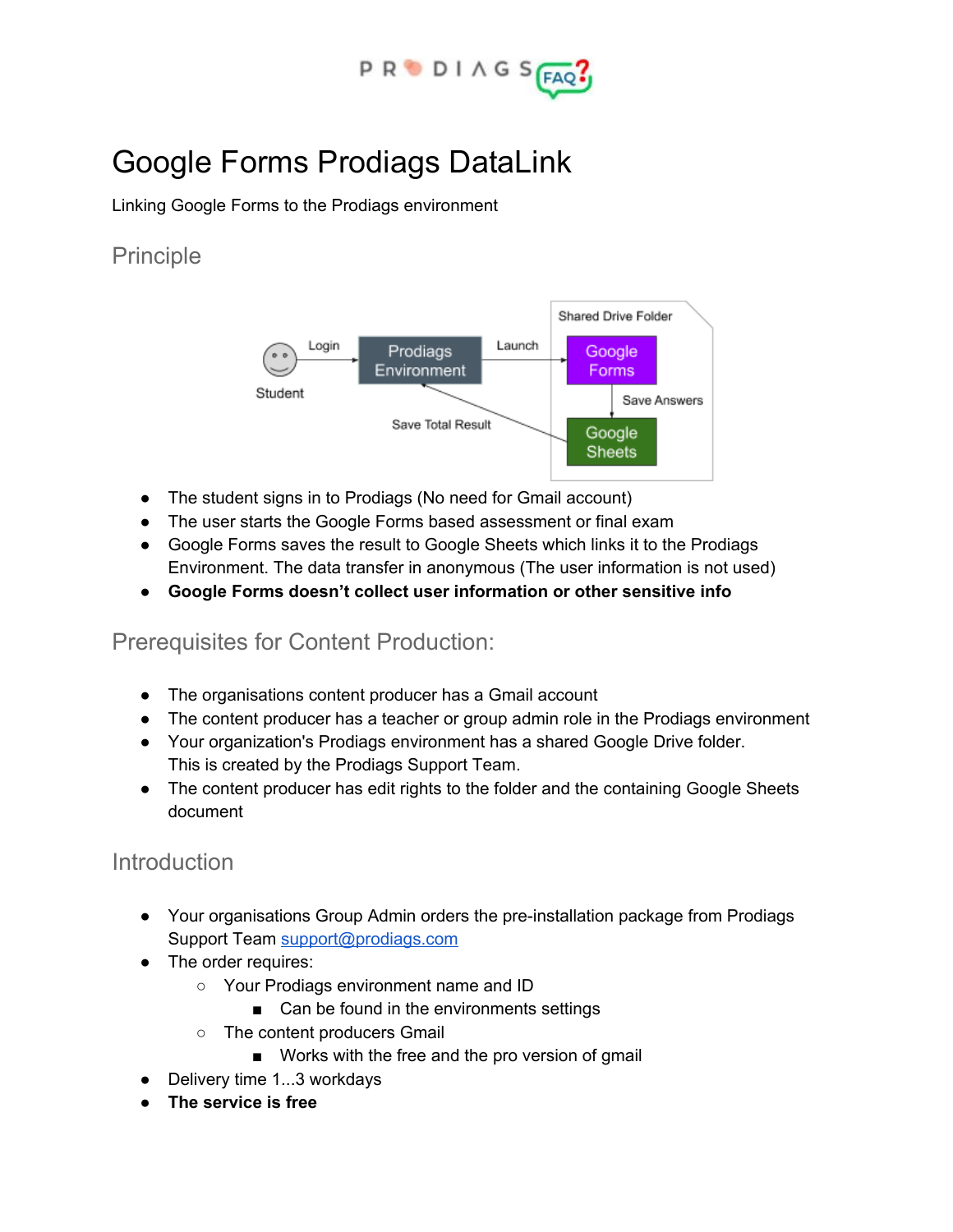

# Creating and setting up a new form

| Drive                 | Search Drive            |
|-----------------------|-------------------------|
| New                   | Shared with me          |
|                       | Name                    |
| <b>My Drive</b><br>I۵ | Earlier this month      |
| ക്<br>Shared with me  | <b>Demo School</b><br>в |
| Recent                |                         |

Open your shared Google Drive folder

| Drive                                                                                        | Drive                                                                                                                                                      | $\alpha$              | Search Drive                                                                                                           | $\overline{\mathbf{v}}$ |
|----------------------------------------------------------------------------------------------|------------------------------------------------------------------------------------------------------------------------------------------------------------|-----------------------|------------------------------------------------------------------------------------------------------------------------|-------------------------|
| New<br>$\triangleright$ $\mathbf{\underline{\triangle}}$<br>My Drive<br>ని<br>Shared with me | Ġ<br>Folder<br>$\overline{\mathbb{A}}$<br>File upload<br>Folder upload<br>$\overline{A}$<br>$\equiv$<br>Google Docs<br>ŧ<br>Google Sheets                  | $\,$<br>$\rightarrow$ |                                                                                                                        |                         |
|                                                                                              | Google Slides<br>More                                                                                                                                      | $\,$<br>$\,$          | $\left( \ \right)$<br>$\blacksquare$<br>Google Forms                                                                   | <b>Blank form</b>       |
|                                                                                              | Ŀ<br><b>Backups</b><br>$\begin{array}{l} \text{CMBH} \\ \text{CMBH} \\ \text{CMBH} \end{array}$<br>Storage<br>994.2 MB of 15 GB used<br><b>BUY STORAGE</b> |                       | 9<br>Google Drawings<br>Ω<br>Google My Maps<br>量<br>Google Sites<br>Google Jamboard<br>d<br>$\pm$<br>Connect more apps | From a template         |

Create a new blank form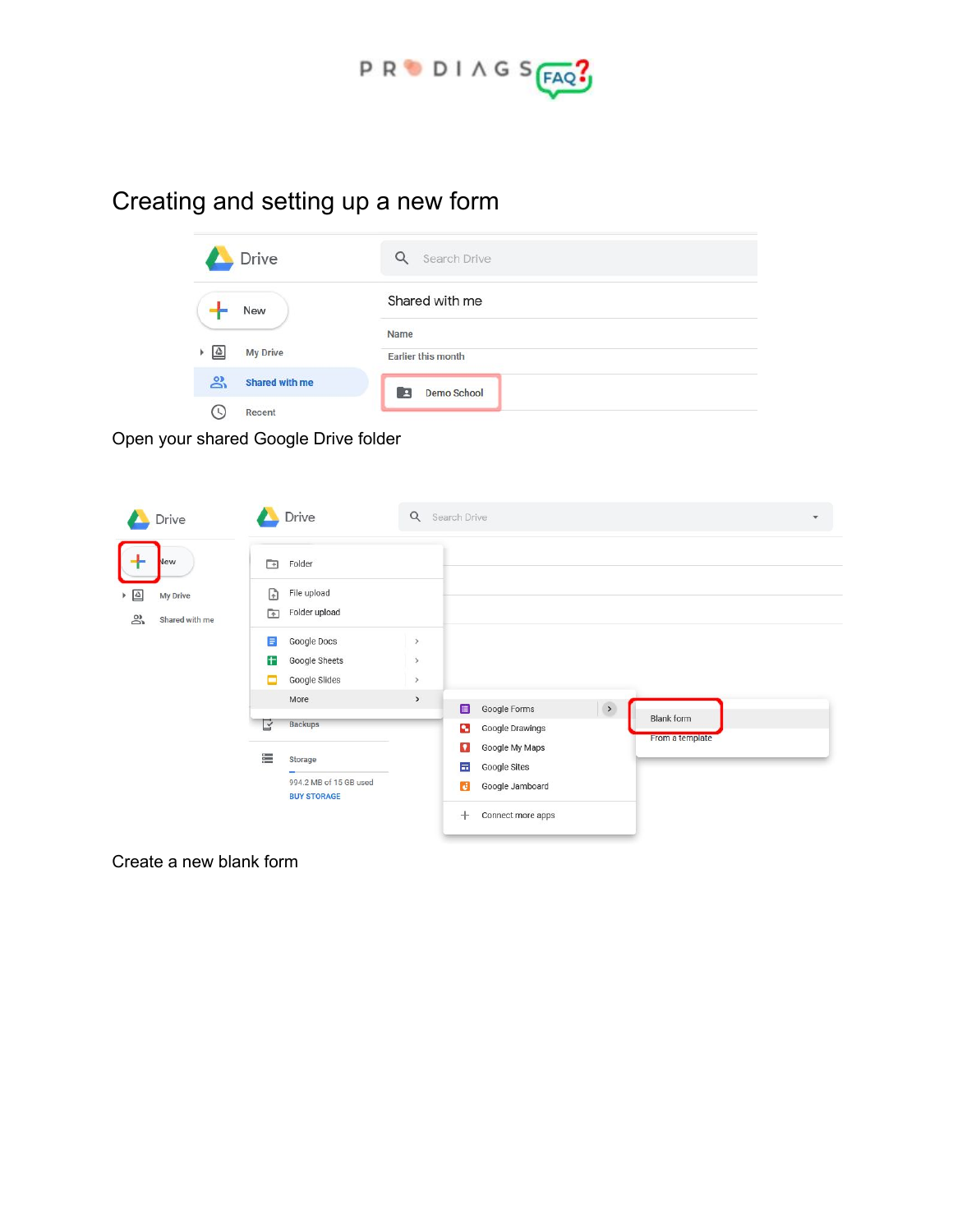

| G<br>$\hat{w}$<br>$\odot$<br>$\cdots$ $\heartsuit$<br>Q Haku<br>https://docs.google<br>☆ | ă.<br>$\mathbb{I}$<br>$\Box$<br>۵ |
|------------------------------------------------------------------------------------------|-----------------------------------|
| <b>Untitled form</b><br>iΞ                                                               | O<br>E<br>A                       |
| Questions<br>Responses                                                                   | $\circledcirc$<br>Preview         |
|                                                                                          | ස<br>Settings                     |
| Untitled form                                                                            | ⇆<br>Undo                         |
| Form description                                                                         | Make a copy<br>IL.                |
| <b>Untitled Question</b>                                                                 | π<br>Move to trash                |
| Option 1                                                                                 | Get pre-filled link<br>⊖          |
|                                                                                          | е<br>Print                        |

#### Choose settings



In order to get the DataLink working these settings are important

- Make this a quiz
- Immediately after each submission

You can manage the form according to the intended use, you can choose what the respondent sees when answering (dotted lines in picture)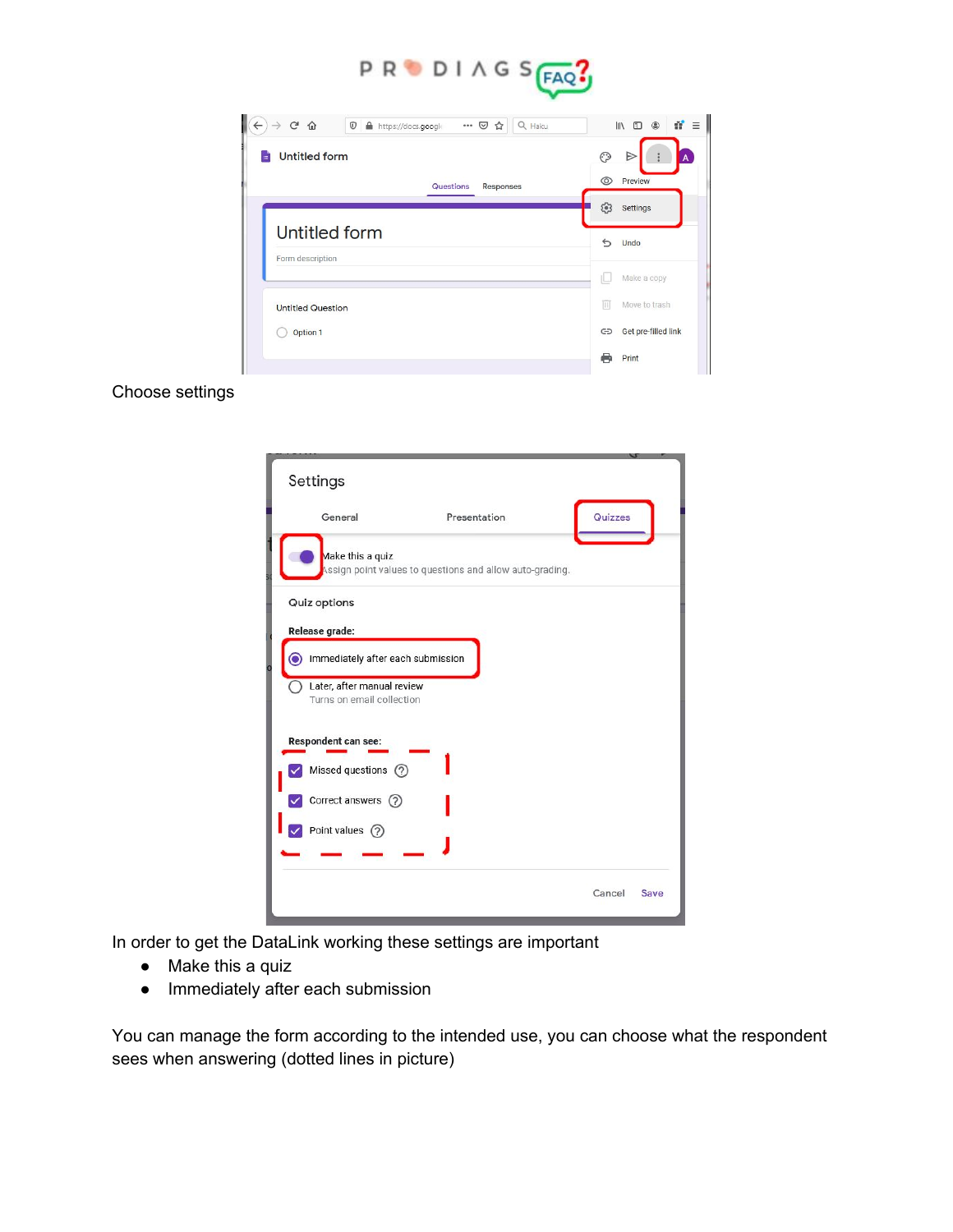

## Option for power user

| Untitled form All changes saved in Drive |                                                                               | $\odot$<br>$\blacktriangleright$<br>$\overline{A}$ | Untitled form All changes saved in Drive |              |                        |            | $^{\circ}$<br>Preview               |
|------------------------------------------|-------------------------------------------------------------------------------|----------------------------------------------------|------------------------------------------|--------------|------------------------|------------|-------------------------------------|
|                                          | $\times$<br>Default settings                                                  | Total points:                                      |                                          |              | Questions<br>Responses |            | ణ<br>Settings                       |
| Demo Quiz                                | Forms<br>Form settings will be applied to all Forms created in the<br>future. |                                                    | Demo Quiz                                |              |                        |            | $5$ Undo                            |
| Form description                         | Collect email addresses                                                       |                                                    | Form description                         |              |                        |            | <b>☆</b> Star                       |
| Question                                 | Questions<br>Question settings will be applied to all new questions           | iltiple choice<br>$\overline{\phantom{0}}$         |                                          |              | 111                    | $\odot$ Mu | ıΟ<br>Make a copy<br>Move to folder |
| O Option 1                               | added.<br>Make questions required<br>$\overline{\smile}$                      |                                                    | Question                                 |              |                        |            | 面<br>Move to trash                  |
| Add option or add"                       | Default quiz point value<br>100 ≑                                             |                                                    | O Option 1<br>Add option or add "Other"  |              |                        |            | GD Get pre-filled link              |
|                                          | Cancel<br>Save                                                                |                                                    |                                          |              |                        |            | e<br>Print                          |
| Answerkey (0 pol                         |                                                                               | Required <b>Figure</b>                             | Answer key (0 points)                    |              | ロ                      | 画          | 음산 Add collaborators                |
|                                          |                                                                               |                                                    |                                          |              |                        |            | $\odot$<br><b>Help Center</b>       |
|                                          |                                                                               |                                                    |                                          |              |                        |            | ⊡<br>Report a problem               |
|                                          |                                                                               |                                                    |                                          |              |                        |            | go Preferences                      |
|                                          |                                                                               |                                                    | $\bigoplus$                              | $\mathbf{B}$ | Тт<br>$\square$        |            |                                     |

If you mainly use Google Forms for creating the assessments, you can speed up your work and minimize your risk of making faults by saving the default values for the forms and questions.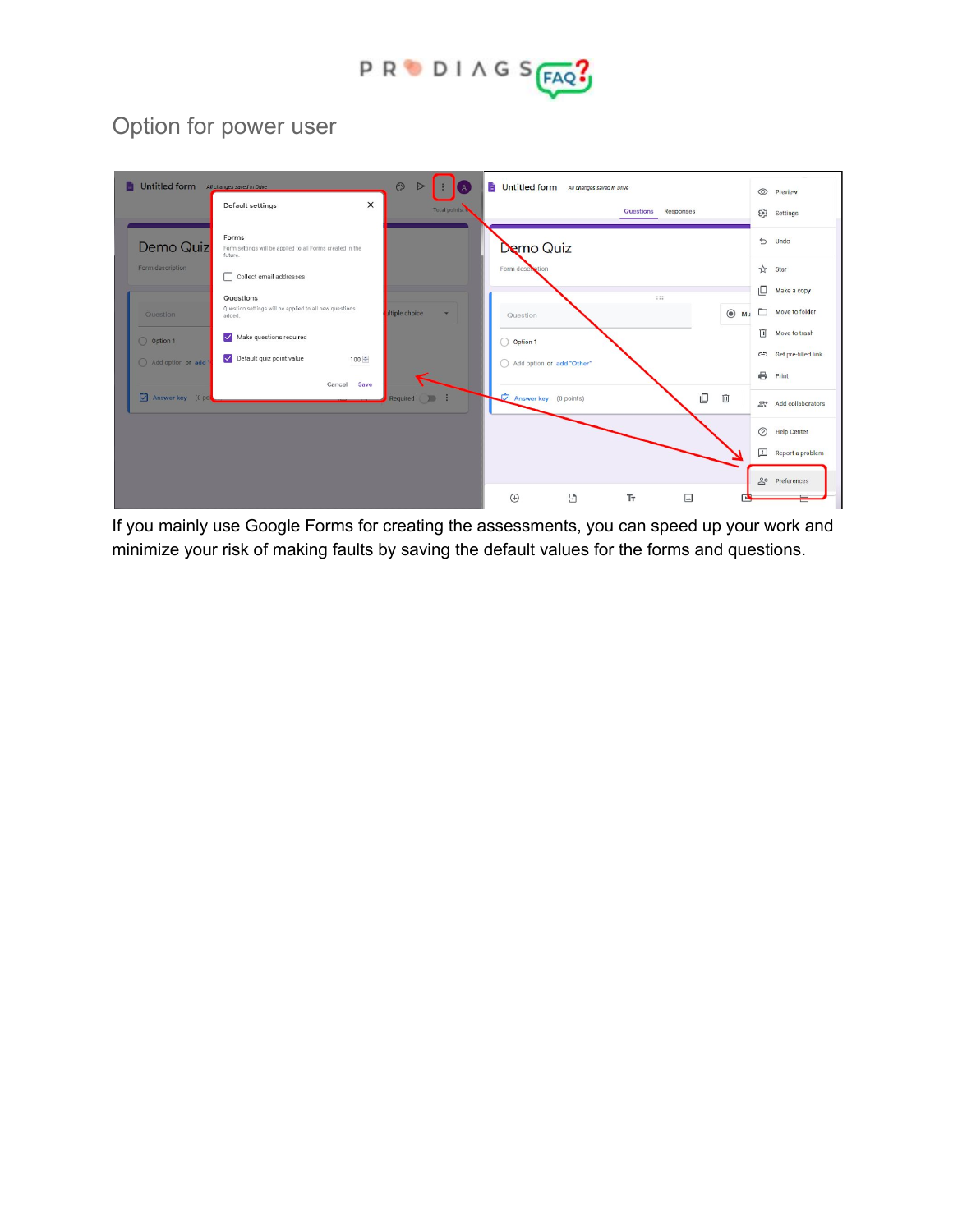

# Question types

| <b>Untitled form</b>      | All changes saved in Drive |           |                  | ు<br>i<br>⋗                           |
|---------------------------|----------------------------|-----------|------------------|---------------------------------------|
|                           |                            | Questions | <b>Responses</b> | Total points: 100                     |
| Demo Quiz                 |                            |           |                  | Short answer<br>$=$<br>Paragraph<br>≡ |
| Form description          |                            |           |                  |                                       |
|                           |                            | 111       |                  | Multiple choice<br>$\odot$            |
| Question                  |                            |           |                  | Checkboxes<br>$\overline{\vee}$       |
| Option 1                  |                            |           |                  | Dropdown<br>o                         |
| Add option or add "Other" |                            |           |                  | File upload                           |
| Answer key (100 points)   |                            |           | ₽                | Linear scale<br>$-0.0$                |
|                           |                            |           |                  | ₩<br>Multiple choice grid             |
|                           |                            |           |                  | m<br>Checkbox grid                    |
|                           |                            |           |                  | 门<br>Date                             |
|                           |                            |           |                  | Time                                  |
| ⊕                         | Э                          | Tт        |                  |                                       |

The question types must support automatic scoring.

Button response and, with some limitations, short input fields (eg numerical response) are clear to end users.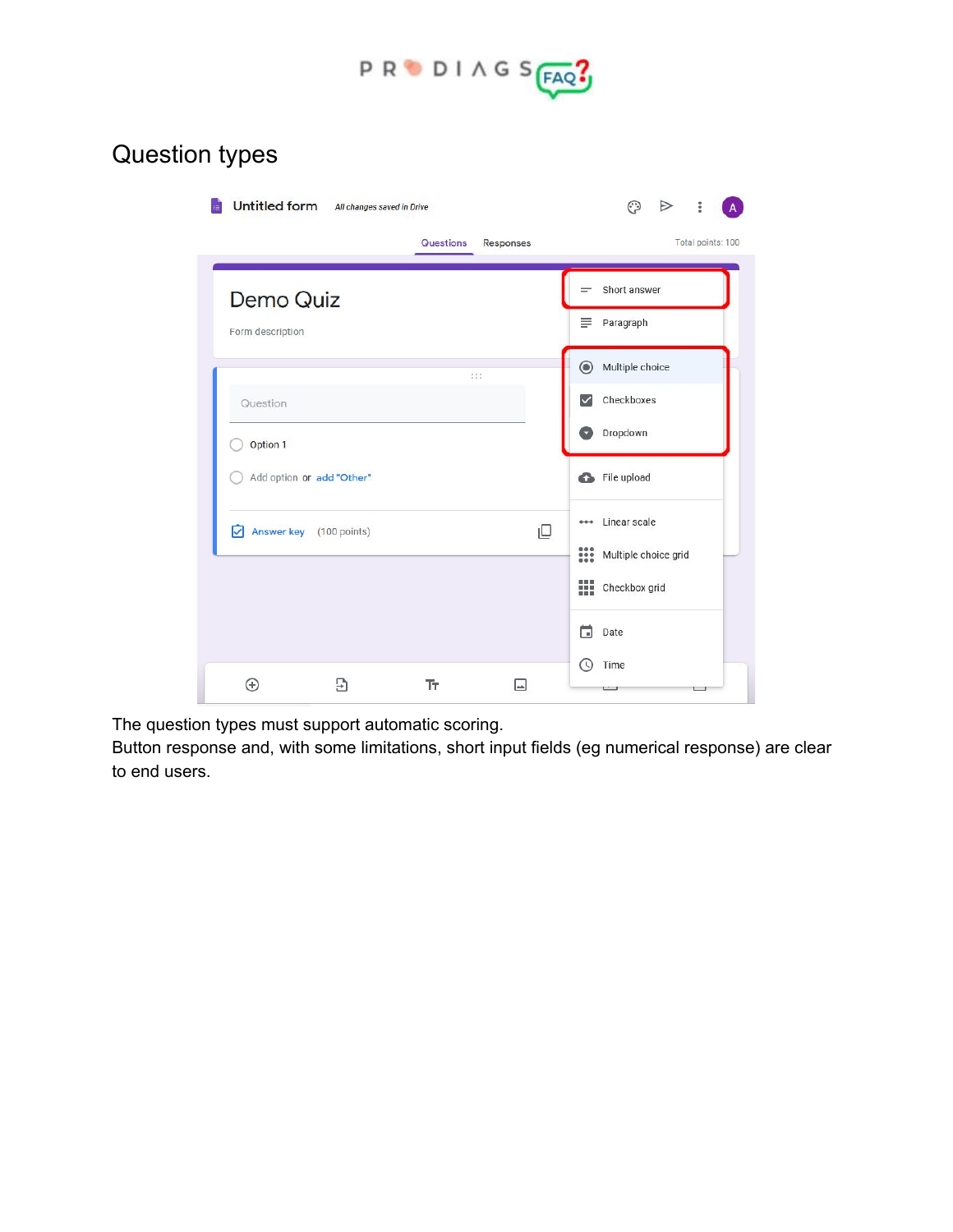

#### Question edit view

| Demo Quiz All changes saved in Drive  |           |                                    | ⊙               |          |                   |
|---------------------------------------|-----------|------------------------------------|-----------------|----------|-------------------|
|                                       | Questions | Responses                          |                 |          | Total points: 200 |
| Demo Quiz<br>Form description         |           |                                    |                 |          |                   |
|                                       | 111       |                                    |                 |          |                   |
| How to reuse this part in a workshop? |           |                                    | Multiple choice |          |                   |
|                                       |           |                                    |                 |          |                   |
| Seat                                  |           |                                    |                 |          | $\times$          |
| Anvil                                 |           |                                    |                 |          | $\times$          |
| Ashtray                               |           |                                    |                 |          | $\times$          |
| Add option or add "Other"             |           |                                    |                 |          |                   |
| Answer key (100 points)<br>đ          |           | O                                  | 面               | Required | ÷                 |
| $\oplus$<br>Ð                         | Тr        | $\boxed{\underline{\phantom{a}}}%$ | $\Box$          |          | 吕                 |

The most important thing is that answering the question is required and that the question is scored.

Question and answer options can be illustrated as needed. When designing images, it is worth considering the end users screen resolution and connection speeds.



You can check the visual outcome with the preview function.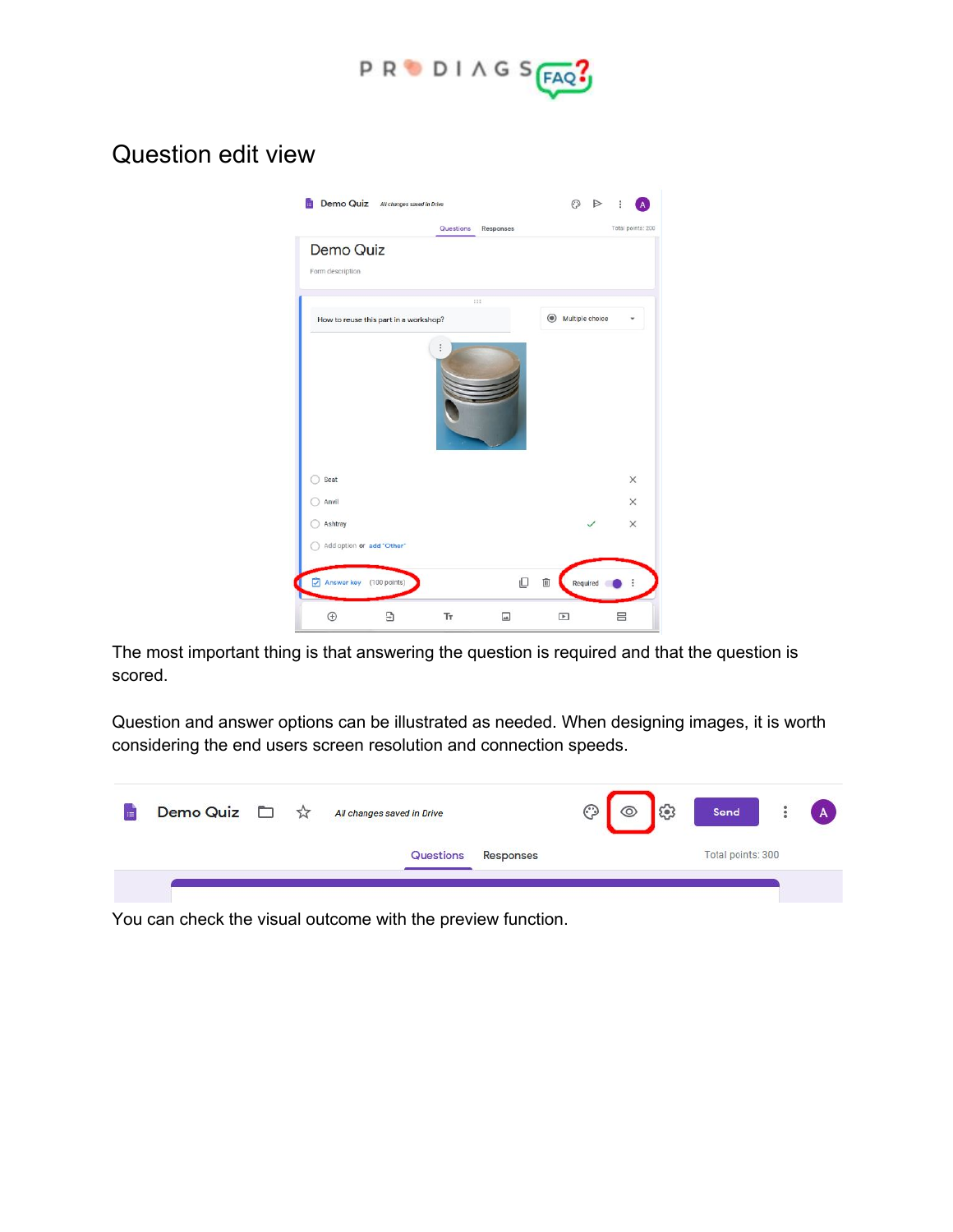

| Demo Quiz<br>Form description   | Demo Quiz<br>Form description |                                       |    |     |                          |                          |
|---------------------------------|-------------------------------|---------------------------------------|----|-----|--------------------------|--------------------------|
|                                 | ♡                             | Choose correct answers:               |    | 111 |                          |                          |
| How to reuse this part in a wo  |                               | How to reuse this part in a workshop? |    |     |                          | 100 $\frac{1}{2}$ points |
|                                 |                               |                                       |    |     |                          |                          |
| Seat                            | Seat                          |                                       |    |     |                          |                          |
| Anvil                           | Anvil                         |                                       |    |     |                          |                          |
| Ashtray                         | Ashtray                       |                                       |    |     |                          |                          |
| Add option or add "Other"       | F Add answer feedback         |                                       |    |     |                          |                          |
| (180 points)<br>Answer key<br>☑ | $\hspace{.1cm} \oplus$        | $\Xi$                                 | Tr | ⊡   | $\boxed{\triangleright}$ | Done<br>吕                |

The numerical value of the points does not matter to the system, it is important that it is something other than zero. During the answering phase, the points are added up and the total score is automatically scaled to a success rate of 0 ... 100%. Question scoring lets you adjust the weight of the question in the overall score.

Pro tip

| How much is $1 + 1 = ?$                                   |                   | Short answer |  |
|-----------------------------------------------------------|-------------------|--------------|--|
| Short answer text                                         |                   |              |  |
| Correct answer: 2<br>Is number<br>Number<br>$\mathcal{A}$ | Custom error text |              |  |
|                                                           |                   |              |  |

If you are collecting numerical answers from an end user, the setting showed above will ensure that the answer is typed in the correct way.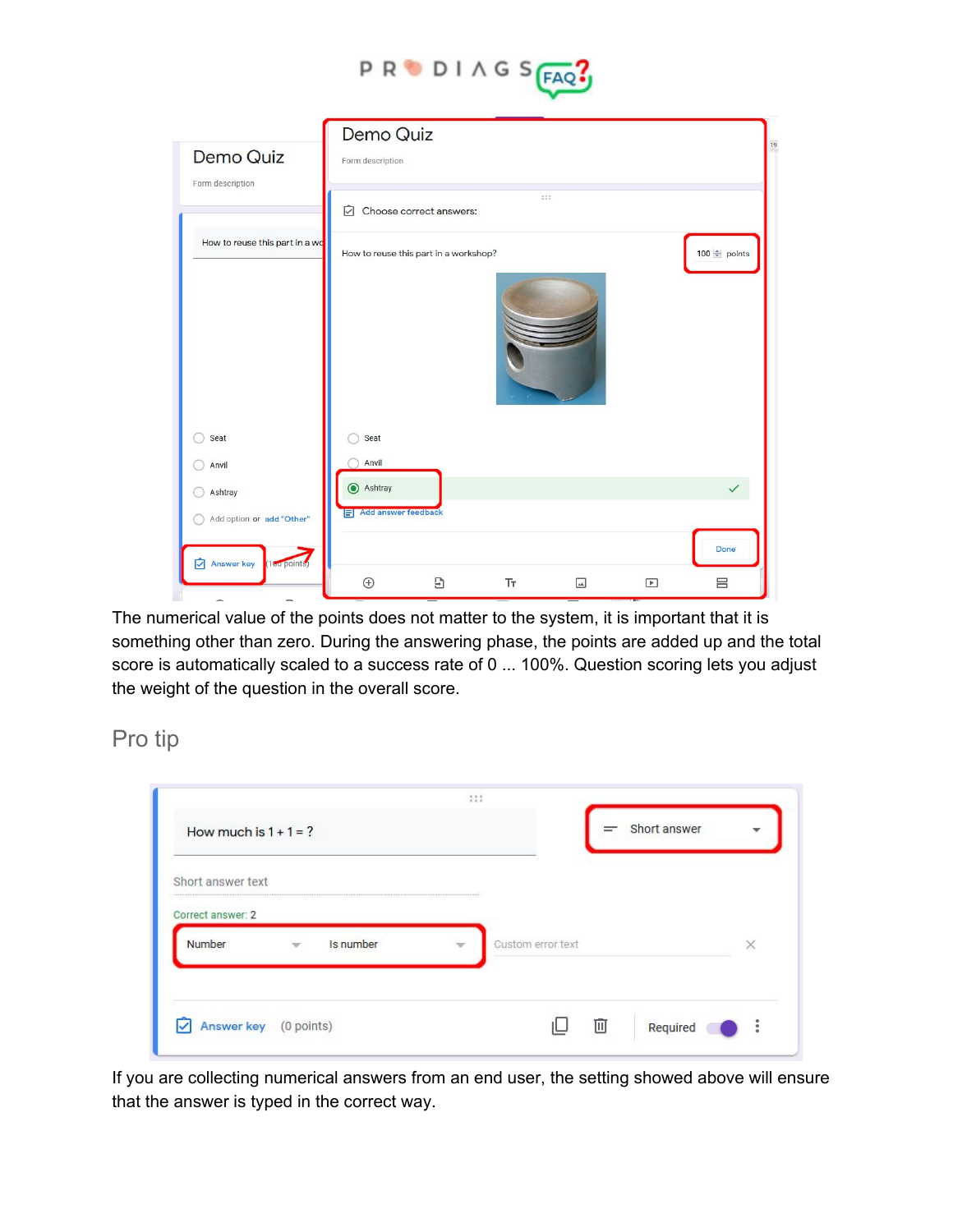

## Publishing the form in Prodiags

| Demo Quiz All changes saved in Drive<br><b>Questions</b><br><b>Responses</b>           | ಾ<br>$\Rightarrow$         | ÷<br>Total points: 300               |                      |
|----------------------------------------------------------------------------------------|----------------------------|--------------------------------------|----------------------|
| O responses                                                                            | Accepting responses        |                                      | $\ddot{\phantom{a}}$ |
| Select response destination                                                            |                            |                                      | x                    |
| Create a new spreadsheet  Demo Quiz (Responses)                                        |                            | <b>Learn More</b>                    |                      |
| Select existing spreadsheet<br>$\odot$                                                 |                            |                                      |                      |
|                                                                                        |                            |                                      |                      |
|                                                                                        | Cancel                     | <b>Select</b>                        |                      |
| Choose a spreadsheet where we'll copy responses to your<br>form<br><b>Spreadsheets</b> |                            |                                      | ×                    |
| $\hbox{\tt Q}$<br>Spreadsheets                                                         | 55                         | $\mathop{\mathsf{A}\mathsf{Z}}_\Psi$ |                      |
| Name                                                                                   | Last modified $\downarrow$ |                                      |                      |
| Demo School DataLink **<br>$\pm$                                                       | Jan 10, 2020               |                                      | ۸<br>9               |

Once the form is ready for publication, its data will be redirected to Google Sheet, which is installed for your organisation by the Prodiags Support Team.

This Google Sheet document is common for all of your forms that's linked to your organisations Prodiags environment!

The data stored in the Google Sheets table itself doesn't add value to the teaching work, but serves as a database link between Google Forms and Prodiags.